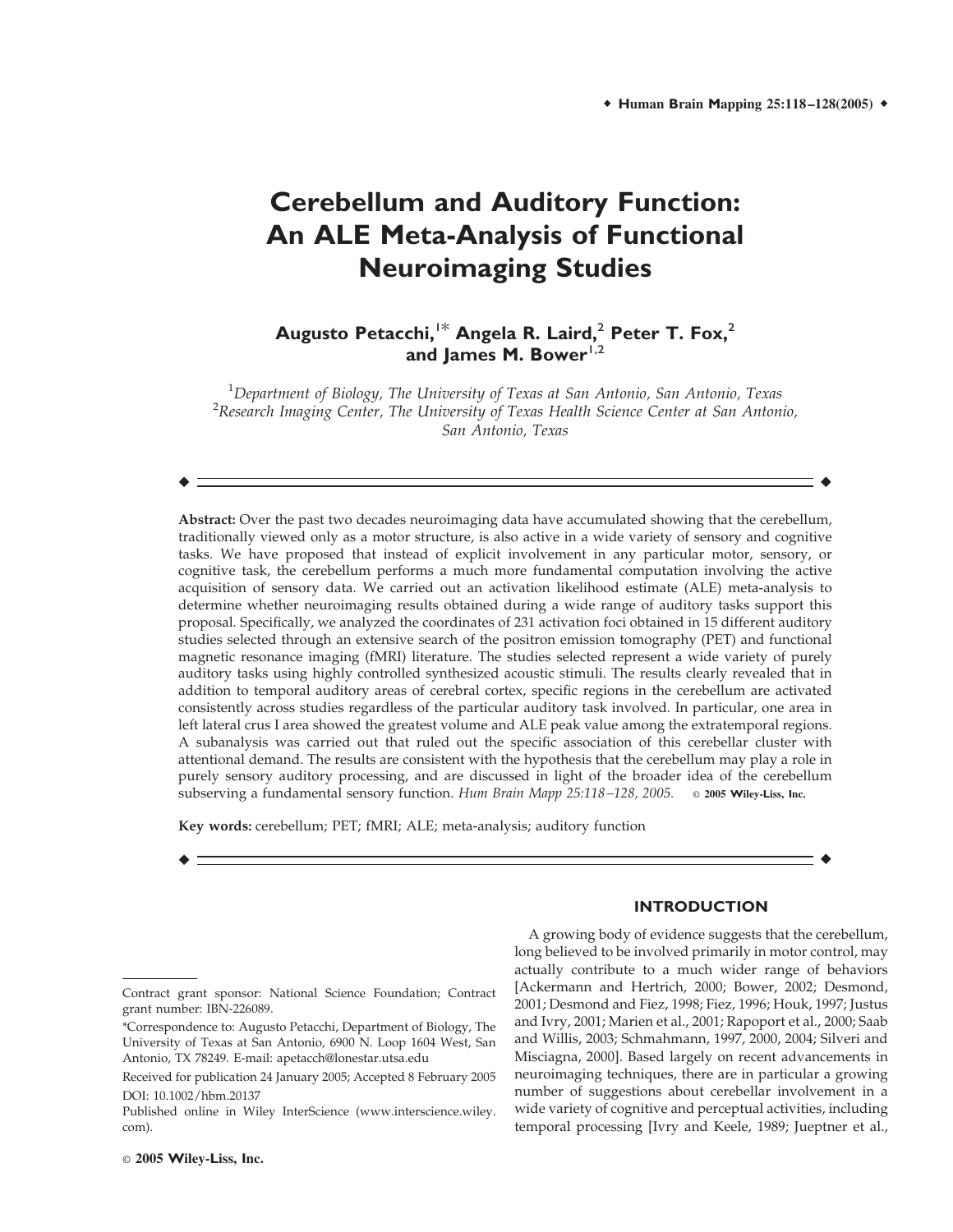1995; Nichelli et al., 1996; Pastor et al., 2004], language production and comprehension [Desmond et al., 1997; Justus, 2004; Petersen et al., 1989; Silveri et al., 1994; Xiang et al., 2003], spatial reasoning [Bracke-Tolmitt et al., 1989; Parsons et al., 1995], visual perception of motion, speed, and direction [Ivry and Diener, 1991; Thier et al., 1999], visual attention [Allen et al., 1997], color discrimination [Claeys et al., 2003], tactile and proprioceptive information processing [Blakemore et al., 1998; Jueptner et al., 1997; Seitz et al., 1991], olfaction [Ferdon and Murphy, 2003; Sobel et al., 1998], nociception [Helmchen et al., 2004; Saab and Willis, 2001, 2002], as well as sensory and cognitive states related to thirst [Parsons et al., 2000a], affect [Levisohn et al., 2000; Schmahmann and Schermann, 1998], and the perception of music [Parsons, 2001]. As a result, within the past 10 years, speculations regarding cerebellar function have arguably undergone the largest expansion seen for any brain structure in the last 100 years.

Based on our previous studies of tactile/sensory receiving areas of the rat cerebellum [Bower and Woolston, 1983; Bower and Kassell, 1990; Gundappa-Sulur et al., 1999; Hartmann and Bower, 2001], we have proposed what we consider a more fundamental and potentially unifying hypothesis: that the cerebellum is actually performing a sensory rather than a motor or specific cognitive function [Bower, 1997, 2002; Bower and Kassel, 1990]. Specifically, we suggest that the cerebellum is involved in regulating the acquisition of sensory data across all modalities, evaluating those data in very close to real-time, and then rapidly influencing the structures acquiring the data to assure that the highest possible quality sensory data are obtained for use by the rest of the nervous system. In this view, cerebellar computation provides a supporting role for a wide range of sensory, motor, and cognitive tasks and should be especially active for tasks that are computationally more difficult and therefore require a finer level of sensory data control [Bower, 1997, 2002]. In our previous human somatosensory neuroimaging experiments, we have demonstrated the predicted strong correlation between the level of cerebellar activation and the use of somatosensory (tactile) information in a sensory discrimination task [Gao et al., 1996]. These studies showed almost no activation in the lateral cerebellum with fine finger movements, unless those movements required a task involving tactile sensory data discrimination. We have also reported similar results in other cerebellum-related structures [Liu et al., 2000; Pu et al., 1998].

Although these results are consistent with our hypothesis, the fact that the somatosensory system, like most other sensory systems (e.g., vision, taste, and olfaction), uses body movements to control sensory data acquisition makes it harder to distinguish between sensory and motor function. For this reason, we have begun to explore the possible role of the cerebellum in the sensory performance of the auditory system, where fine sensory perception is possible without any overt body movements [Parsons et al., 2000b]. Based on our sensory data acquisition hypothesis [Bower, 1997, 2002; Bower and Kassel, 1990], we have specifically predicted that auditory perceptual tasks in the absence of any overt movements should generate specific and reproducible foci of activation within the cerebellum. In fact, it has been known since the 1940s [Snider and Stowell, 1944] that the cerebellum responds to acoustic stimuli, interestingly, at shorter latencies than the auditory cortex does. Despite having been confirmed repeatedly across different animal species [Aitikin and Boyd, 1975; Huang and Liu, 1990; Sun et al., 1983; Wolfe and Kos, 1975; Xi et al., 1994], we know of no positron emission tomography (PET) or functional magnetic resonance imaging (fMRI) studies that have tested specifically for a purely sensory role for the cerebellum in auditory processing. Instead, most studies have focused on higherlevel aspects of auditory processing, such as the timing and duration of sounds for speech perception [Mathiak et al., 2002, 2004], processing of stimuli presentation rate [Ackermann et al., 2001; Pastor et al., 2002], or perceptual timing in general [Jueptner et al., 1995; Mangels et al., 1998; Nichelli et al., 1996]. Again, our hypothesis posits that cerebellar involvement in audition is more fundamental, operating at the level of the basic mechanisms of active auditory sensory data acquisition.

The absence of any study that tests specifically for a general auditory function for the cerebellum makes this problem an ideal application for a cross-study meta-analysis. Accordingly, we have used the activation likelihood estimate (ALE) meta-analytic procedure developed by Turkeltaub et al. [2002] to determine whether consistent patterns of cerebellar activation are associated with the presentation of auditory stimuli in humans, irrespective of the specifics of the associated sensory task and in the absence of variations in emotional or cognitive state or explicit motor performance. This method combines the coordinates of activation maxima from multiple studies into an ALE map for the brain, revealing interstudy consistencies that may not be immediately evident by simple visual comparison of individual reports. Specifically, we analyzed the coordinates of 231 activation foci elicited by a variety of auditory tasks and stimuli in 15 different studies chosen to normalize across cognitive, emotion, and motor task components. The results revealed several consistently activated regions of the cerebellum including a large but previously unrecognized auditory activation area in the anterior lateral cerebellar cortex, which seems activated consistently in response to auditory stimuli alone. The results are interpreted in the context of current theories of cerebellar function.

# **MATERIALS AND METHODS**

# **Literature Search**

We used three methods to locate studies for this metaanalysis: (1) Medline and Web of Science databases were searched through September 2004 using the keywords *positron emission tomography* and *functional magnetic resonance imaging* (including acronyms and synonyms such as *PET*, *fMRI*, *regional cerebral blood flow*, *BOLD*, etc.) cross-referenced with *audit*\*, *hear*\*, *listen*\*, *sound*\*, *acoustic*, *tone*\*, *click*\*, and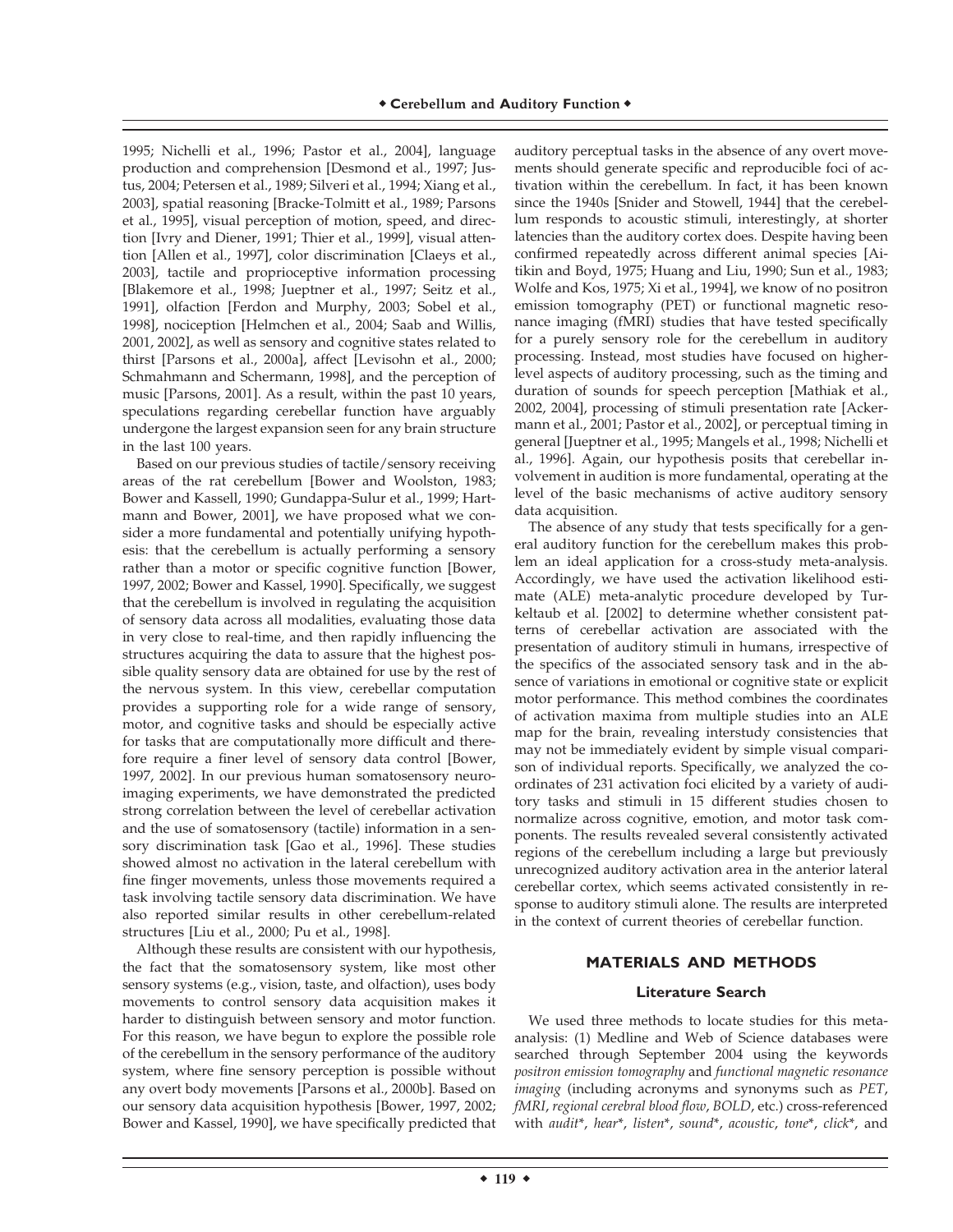*noise*, where \* indicates a wild-card; (2) we searched Web of Science database for articles that cited the works selected with the previous method (Cited Reference Search); and (3) we reviewed the reference lists of all the selected articles. Several hundred articles were obtained and reviewed as a result of this procedure.

#### **Inclusion Criteria**

Of the identified articles, we included studies in this metaanalysis if they fulfilled six specific criteria. First, studies had to be published in a peer-reviewed journal. Second, they had to report the coordinates of activation maxima in standardized stereotaxic space. Third, the imaged brain volume in a study had to include both the cerebrum and cerebellum entirely; all brain areas in the acquired images had to be analyzed for activations, not just regions of interest, because the analysis carried out here was probabilistic in nature, and it was therefore important that all brain areas had equal chance to be represented. Fourth, subjects had to be reported to be healthy individuals with no reported neurological or psychiatric history (we excluded studies that specifically indicated that the subjects had musical training). Fifth, studies had to contain at least one contrast involving low-level, non-cognitively nor emotionally connotated, aspects of auditory processing. Accordingly, we excluded studies that used human vocal sounds, environmental sounds, machinery noises, musical instruments, and music to avoid stimuli that might elicit speech analysis, imagery, or emotional responses and therefore contaminate the meta-analysis with nonsensory elements. The sixth criterion was that contrasts in a study had to either exclude motor tasks (button press, finger lifting, etc.) or control for them by subtraction between conditions. For each article evaluated, the printed text was the primary source of information about the study. When the information contained in an article was not sufficient, we contacted the authors for clarification and in several cases were provided additional data not included in the articles [e.g., Dittmann-Balcar et al., 2001; Lockwood et al., 1999; Zatorre et al., 2002a].

Of several hundred articles evaluated, 17 articles satisfied our criteria. Despite the relatively small size of our sample, further selection was carried out to avoid bias generated by the overrepresentation of particular experiments, tasks, or particular experimental groups. For example, the 17 articles included three reports from the same research group on the perception of sound movement [Griffiths et al., 1994, 1998, 2000]. To avoid bias in our sample, we elected to include only the latest study because (as also stressed by the authors) it confirmed the previous findings by means of improved protocol and analysis. We decided not to exclude an article by this group addressing a similar theoretical issue (perception of sounds rotating around the head) [Griffiths and Green, 1999] because tasks, stimuli, and imaging modality differed from the other articles.

From the remaining 15 studies, we selected sets of coordinates for the meta-analysis by choosing only those contrasts that met the fifth and sixth inclusion criteria. This yielded 37 contrasts that were also filtered further to avoid overrepresentation. Specifically, from Lockwood et al. [1999] we selected two of eight contrasts, specifically, those at 70 dB HL, which was an average intensity level falling in the intensity level range used in the other included studies. We did not include the contrasts at 30, 50, and 90 dB hearing level (HL) because the inclusion of conditions differing only for slight variations of one parameter would have inflated the weight of this study in the meta-analysis. Furthermore, the perception of differences in sound intensity was addressed with more specificity in another selected article [Belin et al., 1998] using an intensity discrimination paradigm. Again, to avoid overrepresenting data from similar tasks, we decided not to include the secondary contrasts from Griffiths and Green [1999] and Griffiths et al. [2000] that subanalyzed minor differences in the perception of clockwise and anticlockwise sound rotation around the head (9 foci total), and sound movement to the left and to the right (43 foci total), respectively.

In summary, our final pool of studies for the meta-analysis consisted of 15 articles spanning July 1997 to August 2004. There were 27 selected contrasts encompassing a wide variety of passive and active auditory tasks and highly controlled synthesized stimuli, for a total of 231 foci. Table I shows the list of selected articles and contrasts and provides a summary of the main parameters of interest. These articles have been coded and input into the BrainMap database (online at http://www.brainmap.org) where they are available for further reference.

#### **Procedure**

Before analysis, the coordinates from studies that used the Montreal Neurological Institute (MNI) templates were transformed to Talairach coordinate space [Brett, 1999]. Once all the coordinates were in Talairach space, they were imported into a Java-based version of ALE software developed at the Research Imaging Center(online at http://www.brainmap.org/ale) and analyzed with a fully automated procedure. The Talairach space was divided into 2 mm  $\times$  2 mm  $\times$  2 mm voxels and a whole-brain ALE map created by modeling the foci as localization probability distributions centered at the given coordinates, and for each voxel calculating the probability each focus was located within that particular voxel using a 3D Gaussian function of 12 mm full-width half-maximum (FWHM), computing the ALE value as the union of these probabilities, and then assessing statistical significance using the threshold determined by a permutation test of randomly generated sets of foci. Detailed description of the ALE method and the statistical test employed can be found in Turkeltaub et al. [2002] and Laird et al. [2005a,b]. For purposes of visualization, the ALE map was imported into AFNI software [Cox, 1996] and masked using an International Consortium for Brain Mapping (ICBM) template normalized to Talairach space [Kochunov et al., 2002].

With the same procedure, a second ALE map was generated to subanalyze the 10 studies containing only passive listening tasks (see Table I). This subsample was obtained by removing the five active listening discriminative studies from our total sample [i.e., Belin et al., 1998, 2002; Poeppel et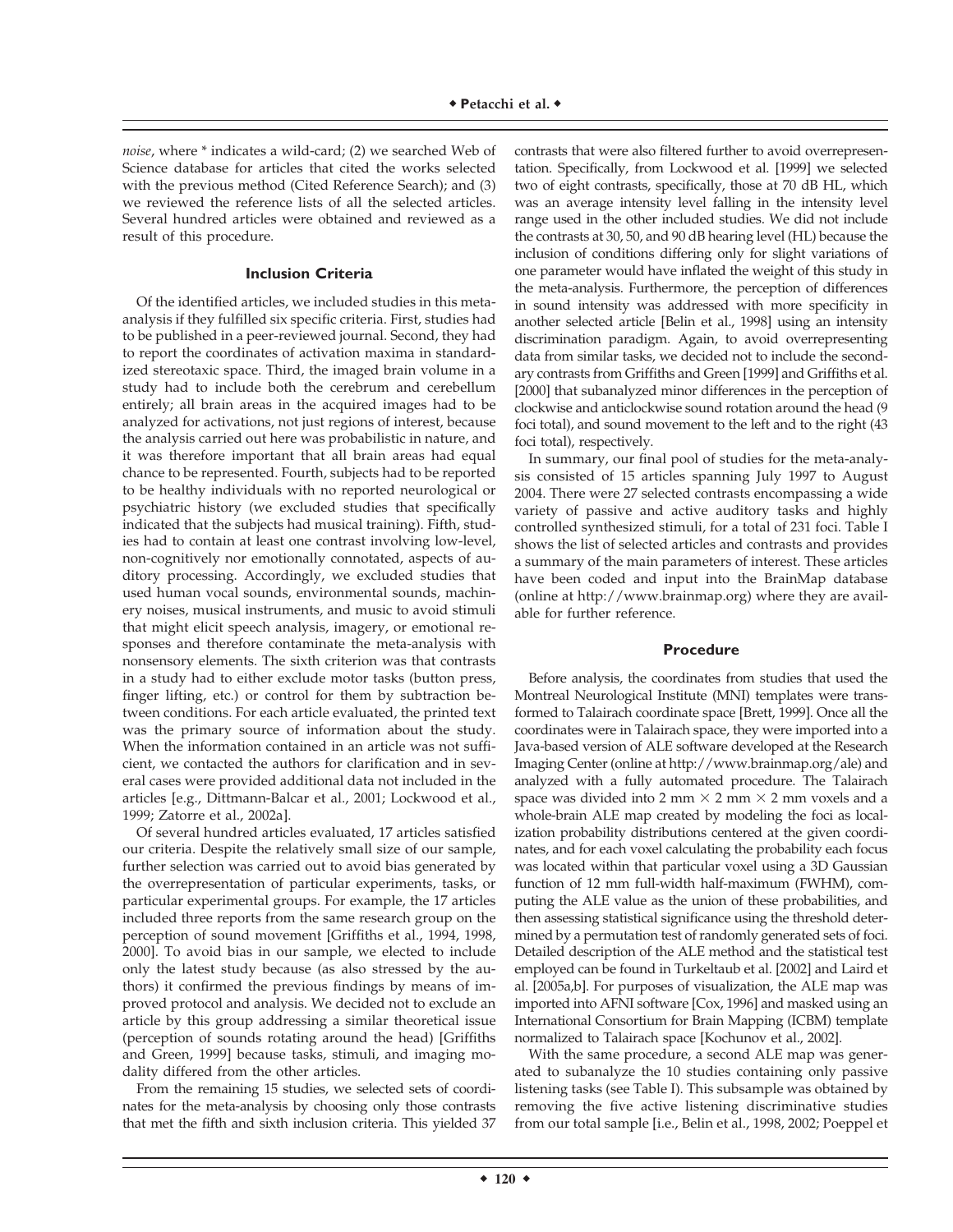| Article and contrasts                             | Imaging<br>modality | n              | Filter<br>(mm)           | Stimuli                    | Stimuli<br>presentation | Foci           |  |
|---------------------------------------------------|---------------------|----------------|--------------------------|----------------------------|-------------------------|----------------|--|
| Passive listening                                 |                     |                |                          |                            |                         |                |  |
| Ackermann et al., 2001                            | fMRI                | 8              | 10                       | Clicks                     | Binaural                |                |  |
| Main effect <sup>a</sup>                          |                     |                |                          |                            |                         | 6              |  |
| 1st-order effect <sup>a</sup>                     |                     |                |                          |                            |                         | $\overline{2}$ |  |
| 2nd-order effect                                  |                     |                |                          |                            |                         | $\mathfrak{Z}$ |  |
| Griffiths and Green, 1999                         | <b>PET</b>          | 6              | 16                       | Broadband noise            | Binaural                |                |  |
| Combined sounds vs. rest <sup>a</sup>             |                     |                |                          |                            |                         | 5              |  |
| Rotating vs. coherent                             |                     |                |                          |                            |                         | $\overline{4}$ |  |
| Griffiths et al., 2000                            | fMRI                | $\overline{4}$ | 8                        | Pure tones                 | Binaural                |                |  |
| Movement vs. stationary <sup>a</sup>              |                     |                |                          |                            |                         | 22             |  |
| Lockwood et al., 1999                             | PET                 | 12             | 10                       | Pure tones                 | Monaural R              |                |  |
| $0.5$ kHz, 70 dB HL vs. rest <sup>a</sup>         |                     |                |                          |                            |                         | 21             |  |
| 4.0 kHz, 70 dB HL vs. rest <sup>a</sup>           |                     |                |                          |                            |                         | 13             |  |
| Ortuño et al., 2002                               | PET                 | 10             | 12                       | Clicks                     | Binaural                |                |  |
| Main effect listening <sup>a</sup>                |                     |                |                          |                            |                         | 9              |  |
| Pastor et al., 2002                               | <b>PET</b>          | 9              | 10                       | Clicks                     | Monaural R              |                |  |
| All frequencies vs. rest                          |                     |                |                          |                            |                         | 5              |  |
| 40 Hz vs. grouped <sup>a</sup>                    |                     |                |                          |                            |                         | $\overline{2}$ |  |
| Rao et al., 1997                                  | fMRI                | 13             | 8                        | Pure tones                 | Binaural                |                |  |
| Listening vs. rest                                |                     |                |                          |                            |                         | 3              |  |
| Reyes et al., 2004                                | <b>PET</b>          | 9              | $11 \times 12 \times 14$ | AM tones, pure tones       | Monaural R              |                |  |
| Pure tones vs. rest                               |                     |                |                          |                            |                         | $\overline{4}$ |  |
| 40 Hz AM vs. rest                                 |                     |                |                          |                            |                         | $\overline{4}$ |  |
| 40 Hz AM vs. pure tone                            |                     |                |                          |                            |                         | $\overline{2}$ |  |
| Sevostianov et al., 2002                          | PET                 | 18             | 10                       | Pure tones                 | Monaural $R/L$          |                |  |
| Ignore deviant vs. ignore standard <sup>a</sup>   |                     |                |                          |                            |                         | 16             |  |
| Thivard et al., 2000                              | PET                 | 8              | 15                       | Complex sounds             | Binaural                |                |  |
| Stationary vs. rest                               |                     |                |                          |                            |                         | 6              |  |
| SM vs. rest                                       |                     |                |                          |                            |                         | 6              |  |
| SM vs. stationary                                 |                     |                |                          |                            |                         | $\overline{4}$ |  |
| <b>Active listening</b>                           |                     |                |                          |                            |                         |                |  |
| Belin et al., 1998                                | <b>PET</b>          | 7              | 12                       | Complex tones              | Binaural                |                |  |
| Intensity discr. vs. standard sounds <sup>a</sup> |                     |                |                          |                            |                         | 6              |  |
| Belin et al., 2002                                | PET                 | 7              | 12                       | Complex tones              | Binaural                |                |  |
| Duration discr. vs. standard sounds <sup>a</sup>  |                     |                |                          |                            |                         | 19             |  |
| Poeppel et al., 2004                              | PET                 | 10             | $15 \times 15 \times 9$  | FM pure tones              | Free field              |                |  |
| FM sweeps vs. rest <sup>a</sup>                   |                     |                |                          |                            |                         | 34             |  |
| van Dijk and Backes, 2003                         | fMRI                | 8              | 8                        | Tone pulses, noise bursts  | Monaural R              |                |  |
| Simultaneous masking vs. rest <sup>a</sup>        |                     |                |                          |                            |                         | 13             |  |
| Backward masking vs. rest                         |                     |                |                          |                            |                         | 9              |  |
| Simultaneous vs. backward <sup>a</sup>            |                     |                |                          |                            |                         | 5              |  |
| Backward vs. simultaneous                         |                     |                |                          |                            |                         | 3              |  |
| Vouloumanos et al., 2001                          | fMRI                | 15             | 8                        | Complex sounds, pure tones | Binaural                |                |  |
| Complex nonspeech vs. simple tones                |                     |                |                          |                            |                         | 5              |  |
| Total                                             |                     |                |                          |                            |                         | 231            |  |
|                                                   |                     |                |                          |                            |                         |                |  |

# ! **Cerebellum and Auditory Function** !

# **TABLE I. Summary of studies included in the meta-analysis**

<sup>a</sup> Contrasts containing cerebellar activations in indicated study.

AM, amplitude modulated; FM, frequency modulated; HL, hearing level; SM, spectral motion.

al., 2004; van Dijk and Backes, 2003; Vouloumanos et al., 2001] and consisted of 19 contrasts for 137 foci in total.

# **RESULTS**

The ALE meta-analysis carried out on all 15 articles revealed 11 clusters of significant likelihood for activation found in bilateral auditory cortex, bilateral cerebellum, right prefrontal association cortex, right anterior insula, and right parietal association cortex. Figure 1 shows these locations in horizontal sections selected at the z-axis value of each cluster's ALE maximum. The coordinates and ALE value for each of the local maxima, as well as the volume of the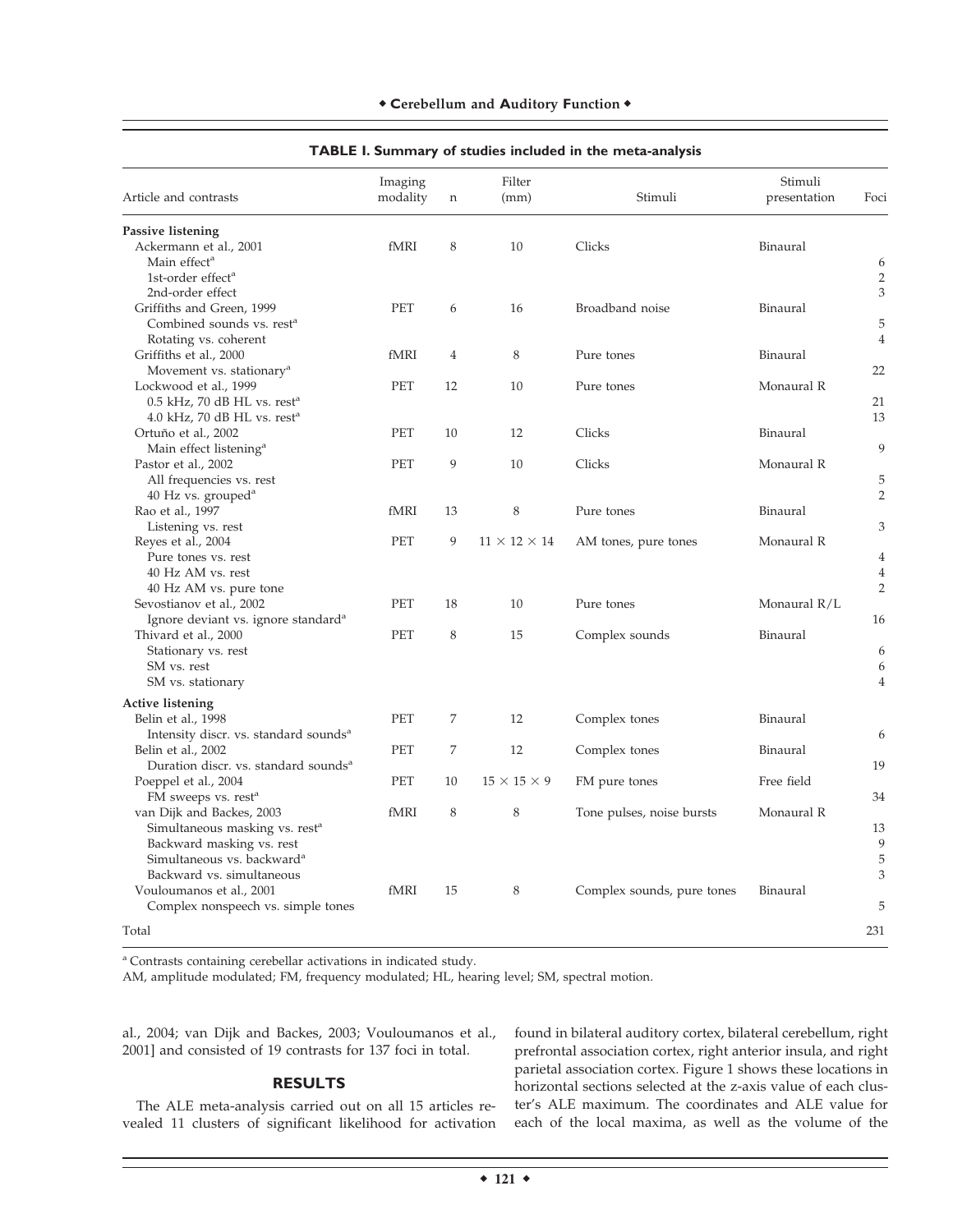

#### **Figure 1.**

Brain regions showing significant likelihood for activation in response to auditory processing across all studies. **A:** Right inferior parietal lobule. **B:** Right middle frontal gyrus. **C:** Left transverse temporal gyrus (AI) and right superior temporal gyrus (AII). **D:** Right anterior insula. **E:** Left superior temporal

corresponding cluster, are reported in Table II. As can be seen, the highest probabilities for activation in the cerebral cortex were found in the primary and secondary auditory cortex, and in addition above threshold activation regions gyrus (higher-order auditory cortex). **F:** Left cerebellum-lobule V. **G:** Right cerebellum-lobule V. **H:** Left cerebellum-lateral crus I, and right cerebellum-posterior crus II. **I:** Right cerebellum-posterior crus I.

were also found in the left transverse temporal gyrus and in the right superior temporal gyrus. Within the temporal lobe, an additional peak was identified more anterior, in the higher-order auditory cortex of the left superior temporal gyrus.

|                                | BA |             | Coordinates |       | Volume $(mm^3)$ | ALE $(\times 10^{-3})^*$ |
|--------------------------------|----|-------------|-------------|-------|-----------------|--------------------------|
| Region                         |    | $\mathsf X$ | V           | z     |                 |                          |
| Auditory cortex                |    |             |             |       |                 |                          |
| Left transverse temporal gyrus | 41 | $-40$       | $-26$       | 10    | 11032           | 27.20                    |
| Right superior temporal gyrus  | 42 | 60          | $-20$       | 10    | 9608            | 20.32                    |
| Left superior temporal gyrus   | 22 | $-50$       | 2           | $-6$  | 768             | 11.66                    |
| Cerebellum                     |    |             |             |       |                 |                          |
| Left cerebellum, crus I        |    | $-44$       | $-50$       | $-32$ | 1048            | 10.33                    |
| Right cerebellum, lobule V     |    | 28          | $-38$       | $-28$ | 336             | 10.26                    |
| Right cerebellum, crus I       |    | 26          | $-76$       | $-36$ | 312             | 10.00                    |
| Left cerebellum, lobule V      |    | $-20$       | $-50$       | $-22$ | 184             | 8.99                     |
| Right cerebellum, crus II      |    | 4           | $-82$       | $-32$ | 152             | 7.88                     |
| Right hemisphere               |    |             |             |       |                 |                          |
| Right middle frontal gyrus     | 10 | 34          | 38          | 12    | 416             | 10.00                    |
| Right anterior insula          |    | 36          | 18          | 4     | 1024            | 9.89                     |
| Right inferior parietal lobule | 40 | 48          | $-46$       | 46    | 528             | 9.72                     |

### **TABLE II. Locations of significant ALE maxima**

Nomenclature of cerebral areas and corresponding Brodmann areas (BA) is based on Talairach and Tournoux [1988]. Cerebellar regions are designated according to Schmahmann et al. [2000].

 $*P < 0.01$ , corresponding ALE threshold value =  $6.00 \times 10^{-3}$ .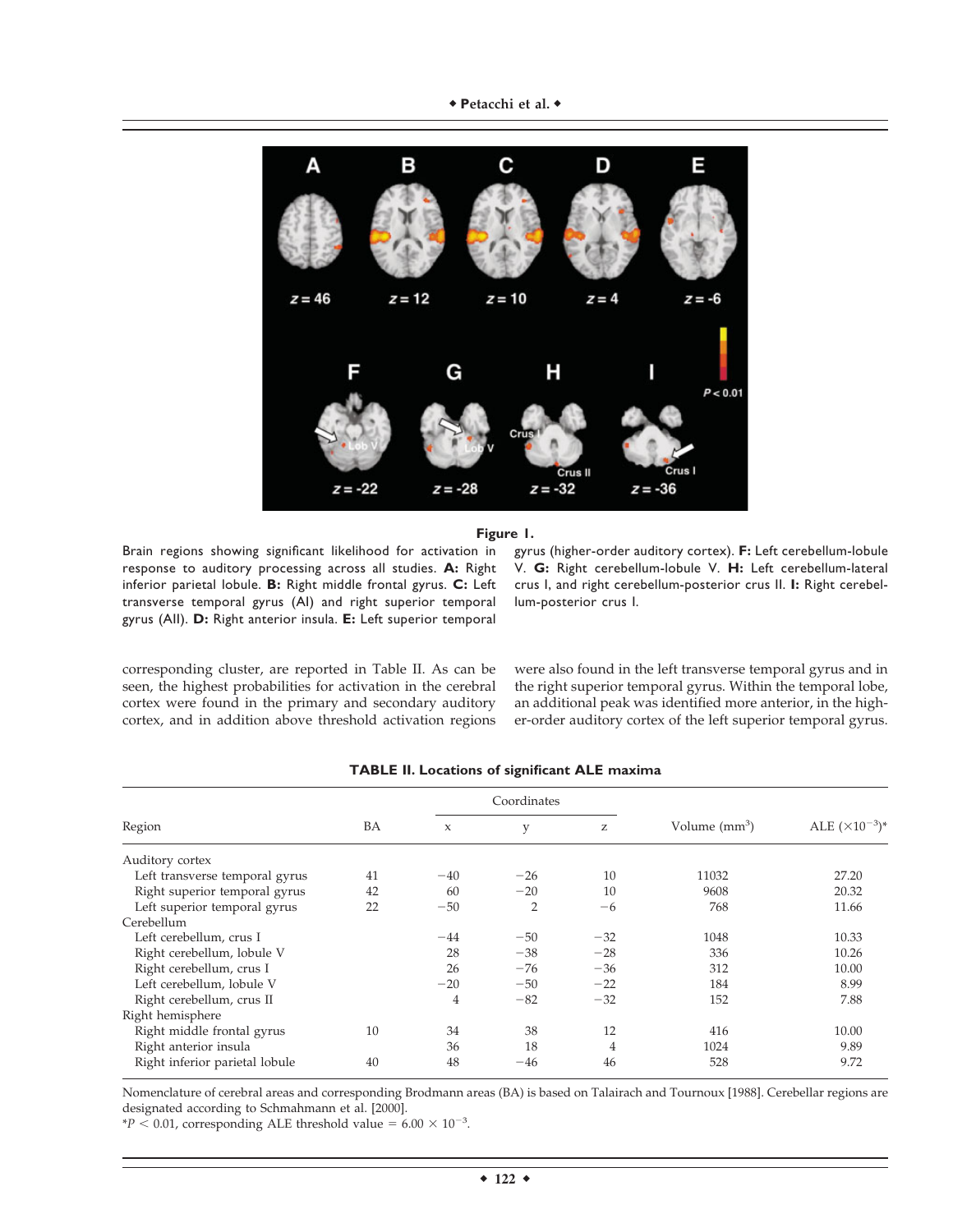

#### **Figure 2.**

**A:** Location of cerebellar ALE clusters (coronal sections). All the areas consistently activated during auditory tasks are hemispheric and concentrated in a restricted range along the z-axis. **B:** The largest cerebellar ALE cluster (maximum at x, y,  $z = -44, -50,$  $-32$ ) extends from crus I (x, y, z =  $-48$ ,  $-60$ ,  $-38$ ) to lobule VI  $(x, y, z = -40, -46, -24)$ . The sagittal view (left image) shows the extension of this cluster compared to the largest temporal cluster.

# **Cerebellar ALE Patterns**

As also summarized in Figure 1, five peaks are seen clearly in the cerebellum: lateral crus I area of the left hemisphere, bilateral hemispheric lobule V, and posterior crus I and II areas in the right hemisphere. As shown in Figure 2A, all peaks found in the cerebellum were hemispheric, with no consistent pattern of activations in the vermal or paravermal regions. Furthermore, the ALE cerebellar clusters seemed contained within a restricted range along the z-axis (between  $z = -22$  and  $z = -36$ ). Among the cerebellar areas, the largest volume was for a region extending between crus I and lobule VI (Fig. 2B). Overall, the extent of this cluster was exceeded only by the two main regions in bilateral primary and secondary auditory cortex (see Table II). This cerebellar activation showed some lateralized symmetry with the maximum in the right crus I, although the right peak was smaller in volume and more posterior than that on

#### **Figure 3.**

**A:** Comparison of the right hemispheric areas presumed to be related to attention when meta-analysis was carried out including (left) or excluding (right) tasks involving auditory discrimination. **B:** Comparison of the largest region of cerebellar activation when meta-analysis was carried out including (left) or excluding (right) tasks involving auditory discrimination. Note slight change in the ALE maximum.

the left. The two peaks in the left and right cerebellar lobule V showed a higher degree of symmetry, whereas the cerebellar cluster in the medial posterior crus II area with the smallest volume and ALE value was only found on the right side.

# **Right Cerebral Hemispheric Maxima and Subanalysis of Passive Listening Studies**

Finally, although the primary focus of this study was patterns of cerebellar activation, the meta-analysis also revealed three consistently lateralized peaks in the right cerebral hemisphere comparable by volume and ALE value with the smaller clusters seen in the cerebellum. One cluster was seen in the inferior parietal lobule, and the other two anteriorly in the middle frontal gyrus and anterior insula (Fig. 1A,B,D, respectively). A subanalysis of the data (Fig. 3A) indicated that the right cerebral hemispheric clusters were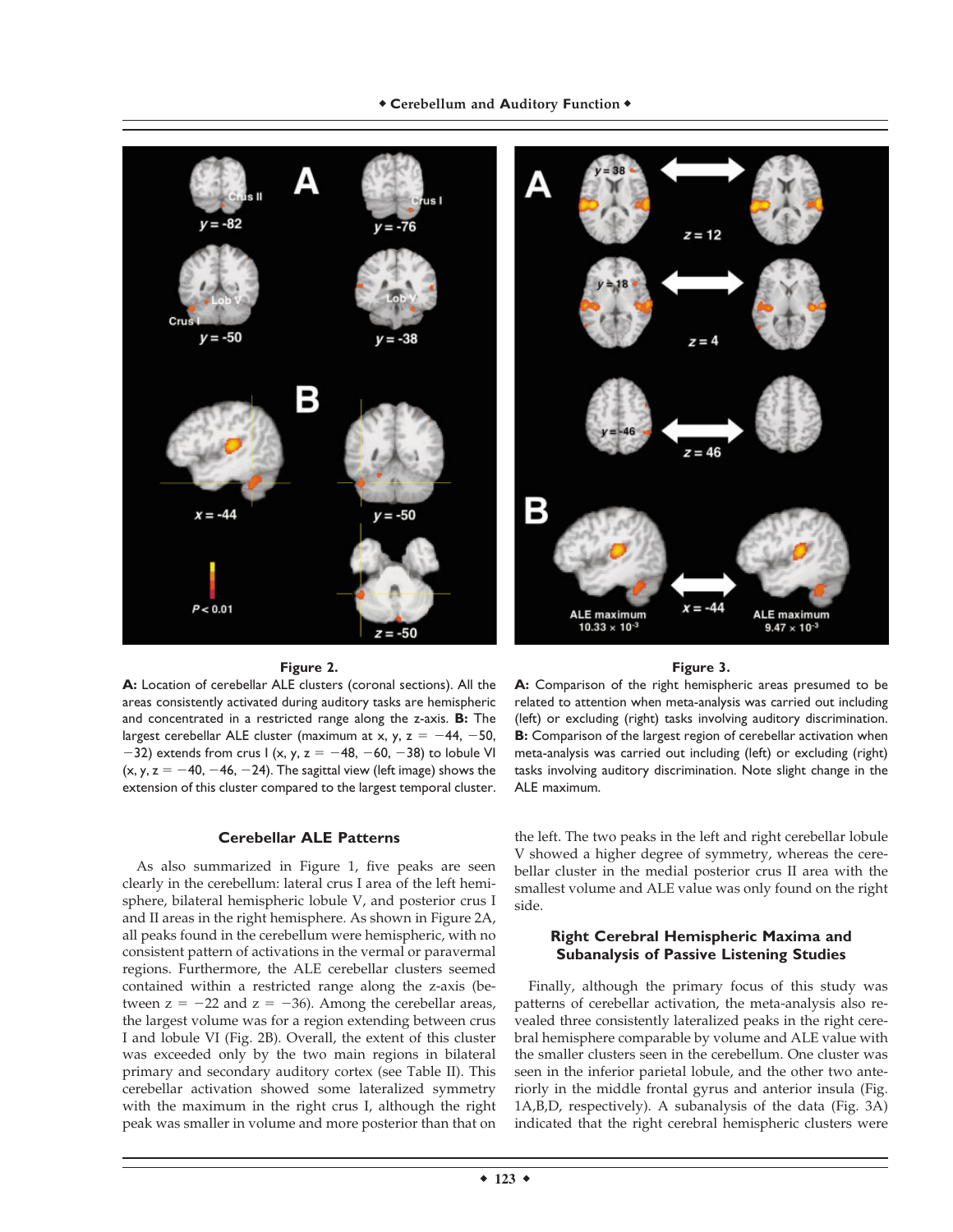no longer present when the five active listening studies were removed from the sample and only the 10 passive listening studies were analyzed. As shown in Figure 3B, removing these studies had a much less profound effect on the largest cerebellar cluster found in lateral crus I, resulting in a minor modification of its shape and a slight reduction of the peak ALE value.

### **DISCUSSION**

The primary aim of this study was to determine whether auditory processing tasks alone, independent of the particular task design or auditory stimulus, were sufficient to consistently activate neuroimaging signals in the human cerebellum. Our ALE meta-analysis revealed that five cerebellar areas show a significant likelihood for activation across the range of tasks represented in this analysis. We first consider the plausibility of the overall analysis by examining the results obtained in auditory regions of cerebral cortex. We then address the cerebellar results in the context of anatomical and physiological evidence supporting its possible general role in auditory function, and more generally in sensory processes.

# **Auditory Cortex**

As would be expected, the primary auditory cortices showed the greatest likelihood for activation in this analysis. As also expected, the wide variety of tasks, contrasts, and stimuli chosen for this meta-analysis resulted in a considerable extension of the ALE clusters over a large region of auditory cortex. Although these clusters covered the most part of primary and secondary auditory cortex, the left hemispheric cluster was somewhat larger and peaks more medial than on the right. The lateralization of auditory cortical functions, observed in numerous studies before, continues to be an active area of investigation [Lauter et al., 1985; Poeppel et al., 2004; Tervaniemi and Hugdahl, 2003; Woldorff et al., 1999; Zatorre and Belin, 2001; Zatorre et al., 2002b], and might be an interesting subject for its own meta-analysis, but is outside the focus of the current work.

Beyond the perhaps not-too-surprising preservation of primary auditory responses, closer examination of cortical activation regions also showed several more focused and lateralized patterns of consistent activation in the frontal and parietal regions of the right hemisphere (Fig. 1A,B,D). As discussed in more detail below, these activations have been associated previously with tasks involving increased attentional demand [Pardo et al., 1991; Paus et al., 1997; Sturm et al., 2004; Zatorre et al., 1999]. The most important point for the current report is that the presence of both larger and smaller scale cortical auditory activation patterns suggests that the patterns of cerebellar activity emerging from the meta-analysis could also be considered generally characteristic of the brain's response to an auditory input irrespective of the particular tasks involved.

### **Response Patterns in the Cerebellum**

The primary purpose of this study was to determine whether auditory processing studies in general consistently activated the cerebellum in the absence of specific cognitive, emotional, or motor elements. Our hypothesis suggesting a role for the cerebellum in the control of sensory data acquisition [Bower, 1997, 2002; Bower and Kassel, 1990; Bower and Parsons, 2003], predicts that this should be the case.

The basic results presented here support this conjecture. Overall, the presence of cerebellar activations across the selected studies was constant as it was observed in 11 of 15 articles (73.3%) and in 13 of 27 contrasts (48.1%), for a total of 39 of 239 foci (16.0%). Furthermore, the ALE meta-analysis revealed that 5 of 11 total areas consistently activated during auditory processing were located in the cerebellum, and that the cluster with the largest volume after the auditory cortex itself was located in the left lateral crus I of the cerebellum (Table II). Moreover, its maximum showed the fourth highest ALE value after the three temporal peaks. The ALE meta-analysis indicated a good level of concordance for the location of cerebellar foci across studies, even though these studies differed greatly in tasks, contrasts, and stimuli, ranging from passive listening to pure tones [Lockwood et al., 1999; Sevostianov et al., 2002] or clicks [Ackermann et al., 2001; Ortuño et al., 2002; Pastor et al., 2002] to various types of active auditory discrimination [Belin et al., 1998, 2002; Poeppel et al., 2004] and masking tasks [van Dijk and Backes, 2003]. Because imaging studies explicitly manipulating cognitive, emotion, or motor confounds were specifically excluded from this study, cerebellar activation also did not depend on variations in these conditions. Although the relatively few neuroimaging studies intended specifically to examine cerebellar auditory responses have designed their tasks to focus on one or another hypothesized specific function [e.g., timing: Ackermann et al., 2001; Pastor et al., 2002; speech processing: Mathiak et al., 2002; 2004], our data suggest that the revealed cerebellar activations are more likely related to the general processing of auditory stimuli. This is the kind of result that can be revealed most clearly by a meta-analysis of multiple published studies.

# **Anatomical and Physiological Support for the Cerebellar Imaging Results**

Although imaging data clearly can be used to infer function, it is important that functional interpretations also have a solid basis in the anatomy and physiology of the neural circuits under study. Physiologically, it was shown 60 years ago in cats that auditory stimuli alone induce strong short latency responses in the cerebellum [Snider and Stowell, 1944]. Subsequent physiological studies have confirmed the same result across different animal species [Aitikin and Boyd, 1975; Huang and Liu, 1990; Sun et al., 1983; Wolfe and Kos, 1975; Xi et al., 1994]. It has also been demonstrated anatomically that the cochlear nucleus, the first relay nucleus along the auditory pathway, sends efferents directly to the cerebellum [Huang et al., 1982] and together with the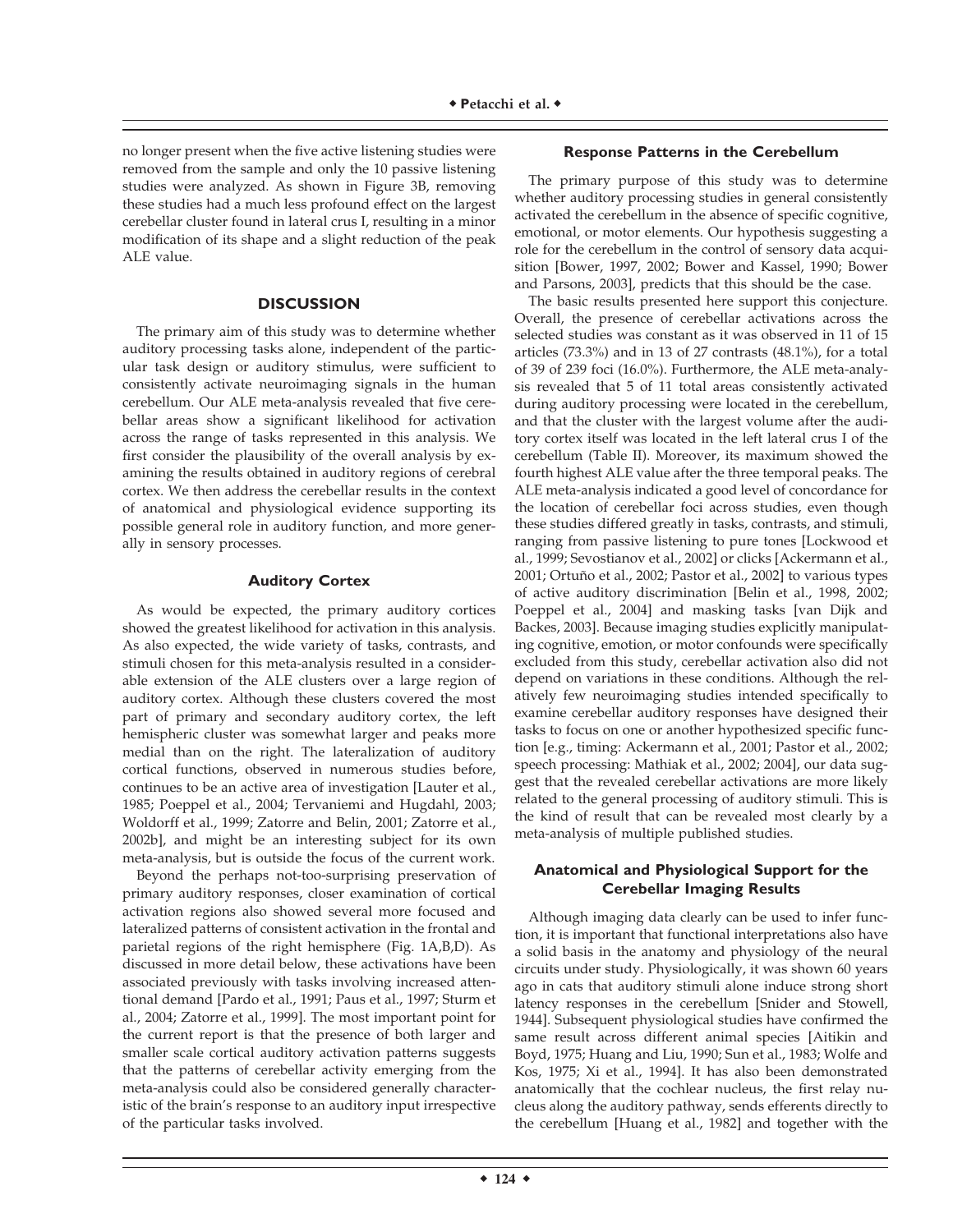superior olive directly receives retrograde cerebellifugal projections [Gacek, 1973; Rossi et al., 1967]. Although the functional significance of this direct cerebellar projection close to the auditory periphery has been little considered, it has been shown that the cerebellum can exert an inhibitory effect on the auditory nerve action potentials and on cochlear microphonics [Velluti and Crispino, 1979]. Furthermore, central structures such as the inferior colliculus, the medial geniculate body, and the auditory cortex have also been shown to communicate indirectly with the cerebellum via the dorsolateral pontine nuclei [Aitkin and Boyd, 1978; Huffman and Henson, 1990], providing abundant support for a cerebellar role in primary auditory processing both centrally and peripherally.

#### **The Cerebellum and Attention**

As described, our meta-analysis suggests that the cerebellum is just as likely to be activated by general auditory tasks as is the auditory cortex, and therefore may very well provide as generalized a function. Accordingly, we suggest that cerebellar imaging tasks built around hypotheses for cerebellar involvement in very specific sensory or cognitive tasks (for example, perceptual timing [Ivry and Keele, 1989]) should control for such a generalized function. Of the many new cognitive theories for cerebellar function, perhaps the most difficult to control in this way are those proposing a cerebellar role in attention [Akshoomoff and Courchesne, 1992; Allen et al., 1997; Gottwald et al., 2003; Le et al., 1998].

The presence in our ALE map of activation clusters in the right frontal and parietal lobe of the cerebral cortex provided a means to test the specific association of the cerebellar activation regions with the control of attentional mechanisms. Specifically, these right hemispheric cortical regions have been associated previously with a network proposed to be involved in the control of attentional mechanisms [Pardo et al., 1991; Paus et al., 1997; Sturm et al., 2004; Zatorre et al., 1999]. Consistent with this suggestion, when we removed the five studies from our pool that were based on active listening discriminative tasks [i.e., Belin et al., 1998, 2002; Poeppel et al., 2004; van Dijk and Backes, 2003; Vouloumanos et al., 2001], these regions no longer appeared in our ALE map (Fig. 3A). As shown in Figure 3B, removing these studies modified the shape only slightly and slightly reduced the peak ALE value for the large lateral cluster in crus I and had a similar effect on activations in auditory cortex. This result suggests, once again, that at least this region of the cerebellum is associated with some general auditory function rather than any particular cognitive activity such as attention. Although the parameter of interest of the maps shown in this study is probability of occurrence across studies rather than magnitude, the increased local likelihood of activation with discriminative tasks is reminiscent of the results of our original somatosensory imaging studies in which activation of the lateral cerebellar nuclei was greatest when the sensory information was being used for discrimination [Gao et al., 1996]. We interpret both results to support the hypothesis that the involvement of the cerebellum in sensory processing may very well be ramped up or down depending on the demand for sensory data [Bower, 2002]; however, this conclusion must be qualified by the relatively small number of studies available for analysis. The results of this meta-analysis suggest that levels of cerebellar activation might very well scale with increased sensory demand, a prediction which could be tested using imaging techniques.

# **CONCLUSIONS**

In conclusion, this meta-analysis supports a general role for the cerebellum in auditory sensory processing, consistent with our larger hypothesis for its involvement in the control of sensory data acquisition in general [Bower, 1997, 2002; Bower and Parsons, 2003]. Although the data presented here do not prove the case, the analysis at least demonstrates, once again, that consistent cerebellar responses can be obtained in the absence of motor behavior and in the presence of pure sensory stimulation. Further, we would predict that human neuroimaging studies should consistently find cerebellar activation patterns, especially in the lateral regions of crus I, regardless of the nature of the auditory task involved. Our theory predicts that the amplitude of those responses should scale with the degree of complexity of the auditory task, and therefore the demand for high-quality sensory data. Unfortunately, the literature on auditory activation patterns in the cerebellum remains too sparse to test this prediction using meta-analytical techniques. Finally, we would predict that disruption or removal of this region of the cerebellum is likely to interfere with fundamental aspects of auditory processing (e.g., pitch perception or sound localization). Such a general role for the cerebellum in primary audition is supported phylogenetically by the close evolutionary association of the cerebellum with the lateral line and the auditory portion of the hindbrain [Devor, 2000; Paulin, 1993]. Based on the evolutionary history of the cerebellum and the data shown here, it seems reasonable to suggest that further analysis of the cerebellar role in audition, even in humans, will provide an important new perspective on the general function of this large and important brain structure.

#### **ACKNOWLEDGMENTS**

This work was supported by a grant from the Computational and Integrative Biology program at the National Science Foundation. We thank L. Parsons for continuing conversations on the role of the cerebellum in sensory processing in general; and M. Gonzales, N. Ortiz, and B. Rowe for their ongoing excellent administrative support for our projects.

#### **REFERENCES**

- Ackermann H, Hertrich I (2000): The contribution of the cerebellum to speech processing. J Neurolinguistics 13:95–116.
- Ackermann H, Riecker A, Mathiak K, Erb M, Grodd W, Wildgruber Dirk (2001): Rate-dependent activation of a prefrontal-insularcerebellar network during passive listening to trains of click stimuli: an fMRI study. Neuroreport 12:4087–4092.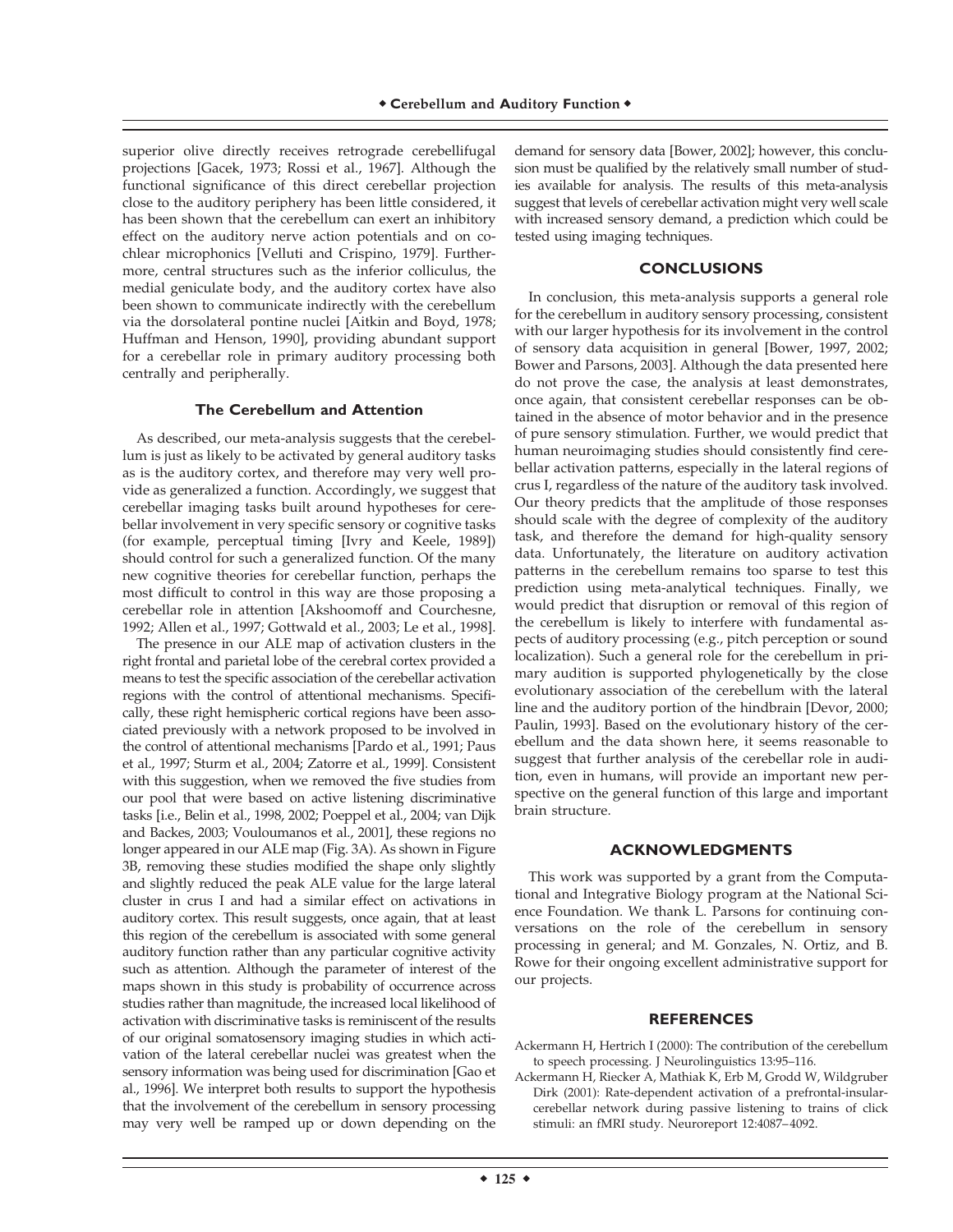- Aitkin LM, Boyd J (1975): Responses of single units in cerebellar vermis of the cat to monaural and binaural stimuli. J Neurophysiol 38:418–429.
- Aitkin LM, Boyd J (1978): Acoustic input to the lateral pontine nuclei. Hear Res 1:67–77.
- Akshoomoff NA, Courchesne E (1992): A new role for the cerebellum in cognitive operations. Behav Neurosci 106:731–738.
- Allen G, Buxton RB, Wong EC, Courchesne E (1997): Attentional activation of the cerebellum independent of motor involvement. Science 275:1940–1943.
- Belin P, McAdams S, Smith B, Savel S, Thivard L, Samson S, Samson Y (1998). The functional anatomy of sound intensity discrimination. J Neurosci 18:6388-6394.
- Belin P, McAdams S, Thivard L, Smith B, Savel S, Zilbovicius M, Samson S, Samson Y (2002). The neuroanatomical substrate of sound duration discrimination. Neuropsychologia 40:1956–1964.
- Blakemore SJ, Wolpert DM, Frith CD (1998): Central cancellation of self-produced tickle sensation. Nat Neurosci 1:635–640.
- Bower JM (1997): Control of sensory data acquisition. In: Schmahmann JD, editor. The cerebellum and cognition. San Diego: Academic Press. p 489–513.
- Bower JM (2002): The organization of cerebellar cortical circuitry revisited: implications for function. Ann N Y Acad Sci 978:135– 155.
- Bower JM, Woolston DC (1983): Congruence of spatial organization of tactile projections to granule cell and Purkinje cell layers of cerebellar hemispheres of the albino rat: vertical organization of cerebellar cortex. J Neurophysiol 49:745–766.
- Bower JM, Kassell J (1990): Variability in tactile projection patterns to cerebellar folia crus IIA of the Norway rat. J Comp Neurol 302:768–778.
- Bower JM, Parsons LM (2003): Rethinking the lesser brain. Sci Am 289:50–57.
- Bracke-Tolmitt R, Linden A, Canavan AGM, Rockstroh B, Scholz E, Wessel K, Diener HC (1989): The cerebellum contributes to mental skills. Behav Neurosci 103:442–446.
- Brett M (1999): The MNI brain and the Talairach atlas, Cambridge Imagers. Online at http://www.mrc-cbu.cam.ac.uk/Imaging/ mnispace.html.
- Claeys KG, Orban GA, Dupont P, Sunaert S, Van Hecke P, De Schutter E (2003): Involvement of multiple functionally distinct cerebellar regions in visual discrimination: a human functional imaging study. Neuroimage 20:840–854.
- Cox RW (1996): AFNI: software for analysis and visualization of functional magnetic resonance imaging neuroimages. Comput Biomed Res 29:162–173.
- Desmond JE (2001): Cerebellar involvement in cognitive function: evidence from neuroimaging. Int Rev Psychiatry 13:283–294.
- Desmond JE, Fiez JA (1998): Neuroimaging studies of the cerebellum: language, learning, and memory. Trends Cog Sci 2:355–362.
- Desmond JE, Gabrieli JD, Wagner BD, Ginier BL, Glover GH (1997): Lobular patterns of cerebellar activation in verbal workingmemory and finger-tapping tasks as revealed by functional MRI. J Neurosci 17:9675–9685.
- Devor A (2000): Is the cerebellum like cerebellar-like structures? Brain Res Brain Res Rev 34:149–156.
- Dittmann-Balcar A, Jüptner M, Jentzen W, Schall U (2001): Dorsolateral prefrontal cortex activation during automatic auditory duration-mismatch processing in humans: a positron emission tomography study. Neurosci Lett 308:119–122.
- Ferdon S, Murphy C (2003): The cerebellum and olfaction in the aging brain: a functional magnetic resonance imaging study. Neuroimage 20:12–21.
- Fiez JA (1996): Cerebellar contributions to cognition. Neuron16:13– 15.
- Gacek RR (1973): A cerebellocochlear nucleus pathway in the cat. Exp Neurol 41:101–111.
- Gao JH, Parsons LM, Bower JM, Xiong J, Li J, Fox PT (1996): Cerebellum implicated in sensory acquisition and discrimination rather than motor control. Science 272:545–547.
- Gottwald B, Mihajlovic Z, Wilde B, Mehdorn HM (2003): Does the cerebellum contribute to specific aspects of attention? 41:1452– 1460.
- Griffiths TD, Green GGR (1999): Cortical activation during perception of a rotating wide-field acoustic stimulus. Neuroimage 10: 84–90.
- Griffiths TD, Bench CJ, Frackowiak RSJ (1994): Human cortical areas selectively activated by apparent sound movement. Curr Biol 4:892–895.
- Griffiths TD, Rees G, Rees A, Green GGR, Witton C, Rowe D, Büchel C, Turner R, Frackowiak RSJ (1998): Right parietal cortex is involved in the perception of sound movement. Nat Neurosci 1:74–79.
- Griffiths TD, Green GGR, Rees A, Rees G (2000): Human brain areas involved in the analysis of auditory movement. Hum Brain Mapp 9:72–80.
- Gundappa-Sulur G, De Schutter E, Bower JM (1999): Ascending granule cell axon: an important component of cerebellar cortical circuitry. J Comp Neurol 408:580–596.
- Hartmann M, Bower JM (2001): Tactile responses in the granule cell layer of cerebellar folium Crus IIa of freely behaving rats. J Neurosci 21:3549–3563.
- Helmchen C, Mohr C, Erdmann C, Binkofski F (2004): Cerebellar neural responses related to actively and passively applied noxious thermal stimulation in human subjects: a parametric fMRI study. Neurosci Lett 361:237–240.
- Houk JC (1997): On the role of the cerebellum and basal ganglia in cognitive signal processing. Prog Brain Res 114:543–552.
- Huang CM, Liu G (1990): Organization of the auditory area in the posterior cerebellar vermis of the cat. Exp Brain Res 81:377–383.
- Huang CM, Liu G, Huang R (1982): Projections from the cochlear nucleus to the cerebellum. Brain Res 244:1–8.
- Huffmann RF, Henson OW (1990): The descending auditory pathway and the acousticomotor systems: connections with the inferior colliculus. Brain Res Brain Res Rev 15:295–323.
- Ivry RB, Keele SW (1989): Timing functions of the cerebellum. J Cogn Neurosci 1:136–152.
- Ivry RB, Diener HC (1991): Impaired velocity perception in patients with lesions of the cerebellum. J Cogn Neurosci 3:355–366.
- Jueptner M, Rijntjes M, Weiller C, Faiss JH, Timmann D, Mueller SP, Diener HC (1995): Localization of a cerebellar timing process using PET. Neurology 45:1540–1545.
- Jueptner M, Ottinger S, Fellows SJ, Adamschewski J, Flerich L, Muller SP, Diener HC, Thilmann AF, Weiller C (1997): The relevance of sensory input for the cerebellar control of movements. Neuroimage 5:41–48.
- Justus T (2004): The cerebellum and English grammatical morphology: evidence for production, comprehension, and grammaticality judgments. J Cogn Neurosci 16:1115–1130.
- Justus T, Ivry RB (2001): The cognitive neuropsychology of the cerebellum. Int Rev Psychiatry 13:276–282.
- Kochunov P, Lancaster J, Thompson P, Toga AW, Brewer P, Hardies J, Fox PT (2002). An optimized individual target brain in the Talairach coordinate system. Neuroimage 17:922–927.
- Laird AR, Fox PM, Price CJ, Glahn DC, Uecker AM, Lancaster JL, Turkeltaub PE, Kochunov P, Fox PT (2005a): ALE meta-analysis: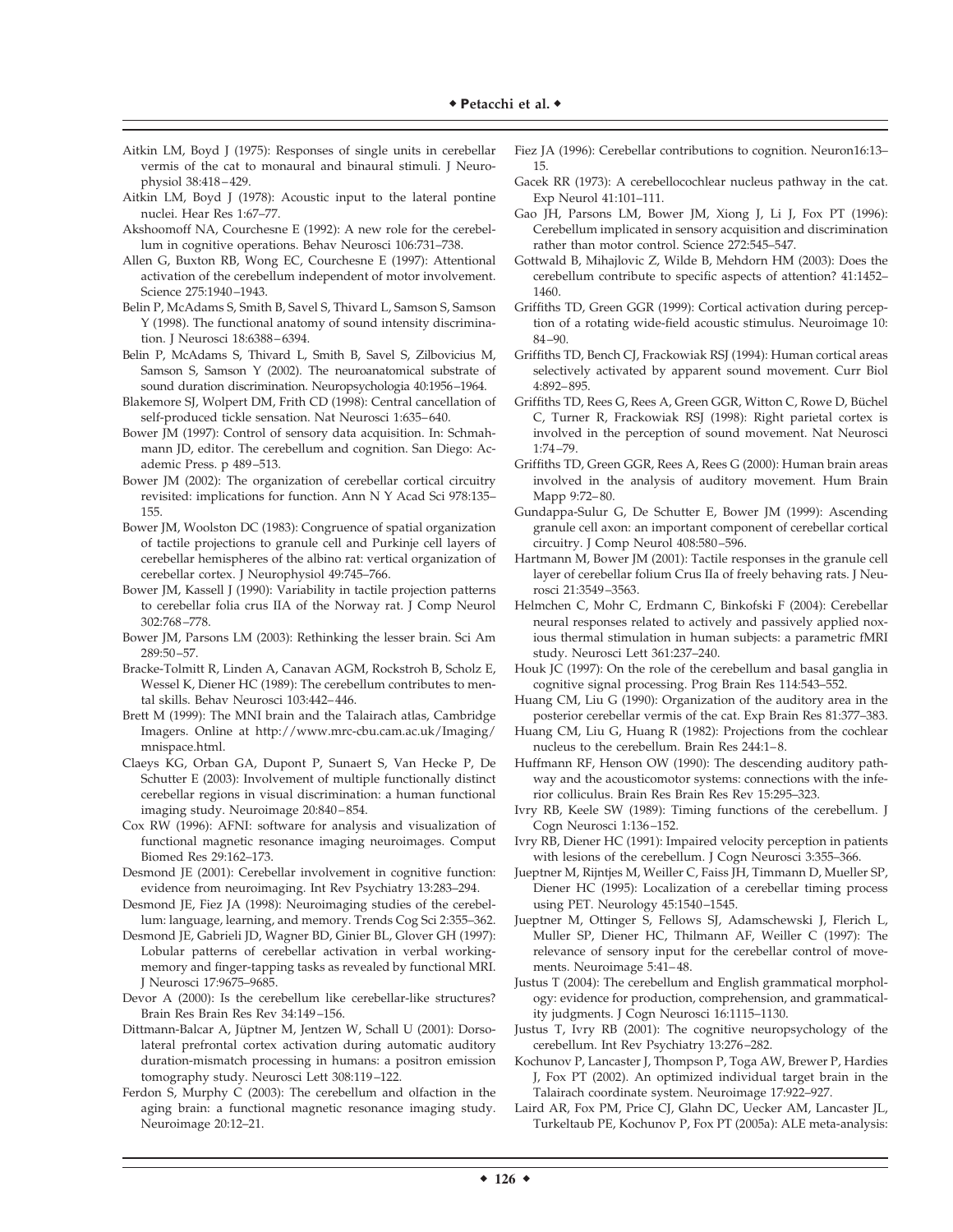controlling the false discovery rate and performing statistical contrasts. Hum Brain Mapp 25:155–164.

- Laird AR, McMillan KM, Lancaster JL, Kochunov P, Turkeltaub PE, Pardo JV, Fox PT (2005b): A comparison of label-based metaanalysis and activation likelihood estimation in the Stroop task. Hum Brain Mapp 25:6–21.
- Lauter J, Herscovitch P, Formby C, Raichle ME (1985): Tonotopic organization in human auditory cortex revealed by PET. Hear Res 20:199–205.
- Le TH, Pardo JV, Hu X (1998): 4 T-fMRI study of nonspatial shifting of selective attention: cerebellar and parietal contributions. J Neurophysiol 79:1535–1548.
- Levisohn L, Cronin-Golomb A, Schmahmann JD (2000): Neuropsychological consequences of cerebellar tumor resection in children: cerebellar cognitive affective syndrome in a paediatric population. Brain 123:1041–1050.
- Liu Y, Pu Y, Gao JH, Parsons LM, Xiong J, Liotti M, Bower JM, Fox PT (2000): The human red nucleus and lateral cerebellum in cooperative roles supporting sensory discrimination. Hum Brain Mapp 10:147–159.
- Lockwood AH, Salvi RJ, Coad ML, Arnold SA, Wack DS, Murphy BW, Burkard RF (1999): The functional anatomy of the normal human auditory system: responses to 0.5 and 4.0 kHz tones at varied intensities. Cereb Cortex 9:65–76.
- Mangels JA, Ivry RB, Shimizu N (1998): Dissociable contributions of the prefrontal and neocerebellar cortex to time perception. Brain Res Cogn Brain Res 7:15–39.
- Marien P, Engelborghs S, Fabbro F, De Deyn PP (2001): The lateralized linguistic cerebellum: a review and a new hypothesis. Brain Lang 79:580–600.
- Mathiak K, Hertrich I, Grodd W, Ackermann H (2002): Cerebellum and speech perception: a functional magnetic resonance imaging study. J Cogn Neurosci 14:902–912.
- Mathiak K, Hertrich I, Grodd W, Ackermann H (2004): Discrimination of temporal information at the cerebellum: functional magnetic resonance imaging of nonverbal auditory memory. Neuroimage 21:154–162.
- Nichelli P, Alway D, Grafman J (1996): Perceptual timing in cerebellar degeneration. Neuropsychologia 34:863–871.
- Ortuño F, Ojeda N, Arbizu J., López P, Martí-Clement JM, Peñuelas I, Cervera S (2002): Sustained attention in a counting task: normal performance and functional neuroanatomy. Neuroimage 17:411–420.
- Pardo JV, Fox PT, Raichle ME (1991): Localization of a human system for sustained attention by positron emission tomography. Nature 349:61–64.
- Parsons LM (2001): Exploring the functional neuroanatomy of music performance, perception, and comprehension. Ann N Y Acad Sci 930:211–231.
- Parsons LM, Fox PT, Downs JH, Glass T, Hirsch TB, Martin CC, Jerabek PA, Lancaster JL (1995). Use of implicit motor imagery for visual shape discrimination as revealed by PET. Nature 375:54–58.
- Parsons LM, Denton D, Egan G, McKinley M, Shade R, Lancaster J, Fox PT (2000a): Neuroimaging evidence implicating cerebellum in support of sensory/cognitive processes associated with thirst. Proc Natl Acad Sci USA 97:2332–2336.
- Parsons LM, Schmahmann JD, Grill SE, Bower JM (2000b): Neurological evidence implicating the cerebellum in fine auditory discriminations. Proc Soc Neurosci 26:2005.
- Pastor MA, Artieda J, Arbizu J, Marti-Clement JM, Peñuelas I, Masdeu JC (2002): Activation of human cerebral and cerebellar

cortex by auditory stimulation at 40 Hz. J Neurosci 22:10501– 10506.

- Pastor MA, Day BL, Macaluso E, Friston KJ, Frackowiak RS (2004): The functional neuroanatomy of temporal discrimination. J Neurosci 24:2585–2591.
- Paulin MG (1993): The role of the cerebellum in motor control and perception. Brain Behav Evol 41:39–50.
- Paus T, Zatorre RJ, Hofle N, Caramanos Z, Gotman J, Petrides M, Evans AC (1997): Time-related changes in neural systems underlying attention and arousal during the performance of an auditory vigilance task. J Cogn Neurosci 9:392–408.
- Petersen SE, Fox PT, Posner MI, Mintun M, Raichle ME (1989): Positron emission tomographic studies of the processing of single words. J Cogn Neurosci 1989:153–170.
- Poeppel D, Guillemin A, Thompson J, Fritz J, Bavelier D, Braun AR (2004): Auditory lexical decision, categorical perception, and FM direction discrimination differentially engage left and right auditory cortex. Neuropsychologia 42:183–200.
- Pu Y, Liu YJ, Gao JH, Parsons LM, Xiong J, Liotti M, Bower JM, Qin YL, Fox PT (1998): Implication of human inferior olive in sensory discrimination: an fMRI study. Proc Soc Neurosci 24:1150.
- Rao SM, Harrington DL, Haaland KY, Bobholz JA, Cox RW, Binder JR (1997): Distributed neural systems underlying the timing of movements. J Neurosci 17:5528–5535.
- Rapoport M, van Reekum R, Mayberg H (2000): The role of the cerebellum in cognition and behavior: a selective review. J Neuropsychiatry Clin Neurosci 12:193–198.
- Reyes SA, Salvi RJ, Burkard RF, Coad ML, Wack DS, Galantowicz PJ, Lockwood AH (2004): PET imaging of the 40 Hz auditory steady state response. Hear Res 194:73–80.
- Rossi G, Cortesina G, Robecchi MG (1967): Cerebellifugal fibres to the cochlear nuclei and superior olivary complex. Acta Otolaryngol 63:166–171.
- Saab CY, Willis WD (2001): Nociceptive visceral stimulation modulates the activity of cerebellar Purkinje cells. Exp Brain Res 140:122–126.
- Saab CY, Willis WD (2002): Cerebellar stimulation modulates the intensity of a visceral nociceptive reflex in the rat. Exp Brain Res 146:117–121.
- Saab CY, Willis WD (2003): The cerebellum: organization, functions and its role in nociception. Brain Res Brain Res Rev 42:85–95.
- Schmahmann JD, editor. 1997. The cerebellum and cognition. San Diego: Academic Press. 665 p.
- Schmahmann JD (2000): The role of the cerebellum in affect and psychosis. J Neurolinguist 13:189–214.
- Schmahmann JD (2004): Disorders of the cerebellum: ataxia, dysmetria of thought, and the cerebellar cognitive affective syndrome. J Neuropsychiatry Clin Neurosci 16:367–378.
- Schmahmann JD, Sherman JC (1998): The cerebellar cognitive affective syndrome. Brain 121:561–579.
- Schmahmann JD, Doyon J, Toga AW, Petrides M, Evans AC (2000): MRI atlas of the human cerebellum. San Diego: Academic Press. 167 p.
- Seitz RJ, Roland PE, Bohm C, Greitz T, Stoneelander S (1991): Somatosensory discrimination of shape: tactile exploration and cerebral activation. Eur J Neurosci 3:481–492.
- Sevostianov A, Fromm S, Nechaev V, Horwitz B, Braun A (2002): Effect of attention on central auditory processing: an fMRI study. Int J Neurosci 112:587–606.
- Silveri MC, Leggio MG, Molinari M (1994): The cerebellum contributes to linguistic production: a case of agrammatic speech following a right cerebellar lesion. Neurology 44:2047–2050.